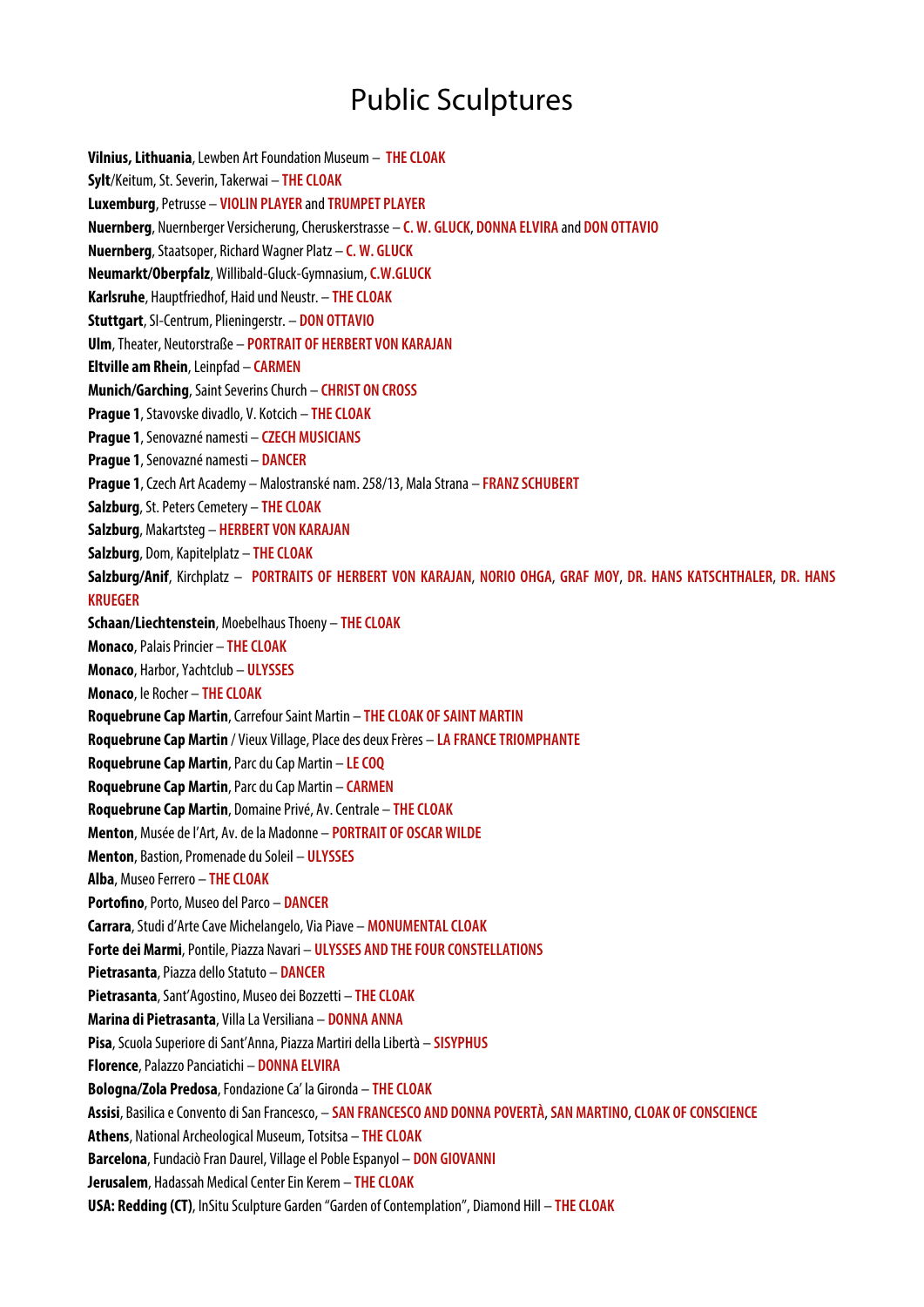## CHINA

**Guangzhou**, Museum of Modern Art – **SISYPHUS AND CARMEN Guangzhou**, Science City – **GALILEO GALILEI Beijing**, National Sculpture Academy – **OLYMPIC SPIRIT Beijing**, Sunshine Insurance HQ – Monumental **SUNSHINE GODDESS Beijing**, Sunshine Insurance HQ – **FOUNTAIN OF MUSICIANS Chengdu**, Sunshine Insurance – **SUNSHINE GODDESS Beijing**, National Museum of China – **THE CLOAK Beijing**, Phoenix Satellite Media Center – **SILK ROAD**